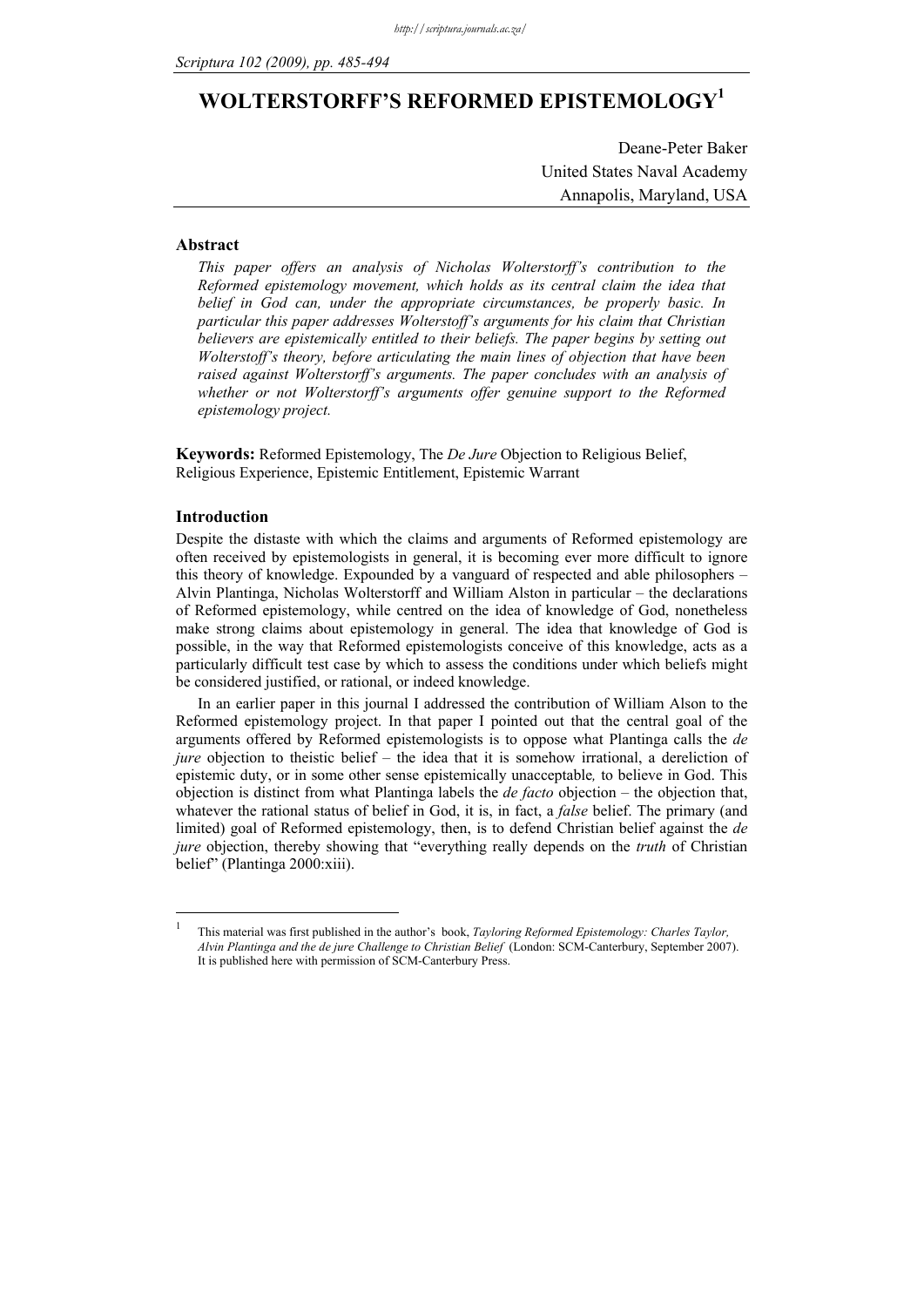1

Having shown in my analysis of Alston's contribution of Reformed epistemology that it falls short of properly addressing the de jure objection, in this paper I turn to an analysis of Nicholas Wolterstoff's contribution to the Reformed epistemology project.

# **Wolterstoff's Theory**

Nicholas Wolterstorff, until recently the Noah Porter Professor of Philosophical Theology at Yale, is widely recognised, along with William Alston and Alvin Plantinga, as one of the leading figures in the Reformed epistemology movement.<sup>2</sup> Wolterstorff's first foray into the area of the relation between reason and religious faith was his *Reason within the Bounds of Religion* (1976). The specific focus of that book, however, was on the bearing of Christian faith on the practice of scholarship, and while Hoitenga for one regards this book as important to the Reformed epistemology project (Hoitenga 1991:241), its claims are peripheral rather than central to that project. Wolterstorff's next incursion into this arena came in the book he co-edited with Hendrik Hart and Johan van der Hoeven, entitled *Rationality in the Calvinian Tradition*. This book, a collection of papers drawn from a conference on the theme of "Rationality in the Calvinian Tradition" which took place in Toronto in 1981, is an interesting early step in the genesis of the Reformed epistemology project. It was the first book to include papers by all three of Reformed epistemology's leading figures – Alston, Plantinga and Wolterstorff – and the first to specifically focus on the concept of rationality within the Calvinist tradition. It did not receive wide recognition, however, and Wolterstorff's contribution, "Thomas Reid on Rationality", was again peripheral to the Reformed epistemology project.<sup>3</sup> It was not until the publication of *Faith and Rationality* in 1983, a book edited jointly by Wolterstorff and Plantinga, that Wolterstorff made his first contribution to the central ideas of Reformed epistemology.

*Faith and Rationality* is a landmark book in the history of contemporary Reformed epistemology. It grew out of a yearlong project entitled "Toward a Reformed View of Faith and Reason" which was supported and directed by the Centre for Christian Studies at Calvin College. While the book is not, strictly speaking, a manifesto for Reformed epistemology, $4$ it comes very close to being one, and the four themes that Wolterstorff picks out (in his introduction to the book) as tying the contributions in the book together, provide a useful first framework within which to place Reformed epistemology.

The first thing that Wolterstorff sees as providing a unique context for the papers in *Faith and Rationality* is the collapse of what he calls 'classical foundationalism'. Foundationalism, broadly speaking, is the view that beliefs cannot be justified by circles of inference or by an infinite regress of reasons, but must be either justified by inference from other beliefs via a finite chain of reasons, or be intrinsically reasonable. It is the latter class of beliefs, known as 'basic' beliefs, which, provided that they are rationally held, form the

<sup>2</sup> Terence Penelhum, for example, writes that "'Reformed epistemology' is the title often given to an influential body of apologetic arguments that have been offered in recent years by a group of Protestant Christian philosophers: in particular by William Alston, Alvin Plantinga and Nicholas Wolterstorff" (Penelhum, 'Reflections on Reformed Epistemology'). While not usually identified as a member of this core group, George Mavrodes deserves at least an honourable mention.

Peripheral, but not unimportant. Like Wolterstorff, Plantinga identifies Reid as an important ally, in some respects, to Reformed epistemology (Plantinga 2000a:98-99, 118). Wolterstorff picks up and develops this aspect of his philosophical work in his recent book, *Thomas Reid and the Story of Epistemology*. 4

Among the papers included in the book are an historical analysis of the collapse of American evangelical academia by George Marsden, a response to the theology of Wolfhart Pannenburg by David Holwerda, and two short stories (which, admittedly, reflect Reformed epistemology themes) by George I Mavrodes.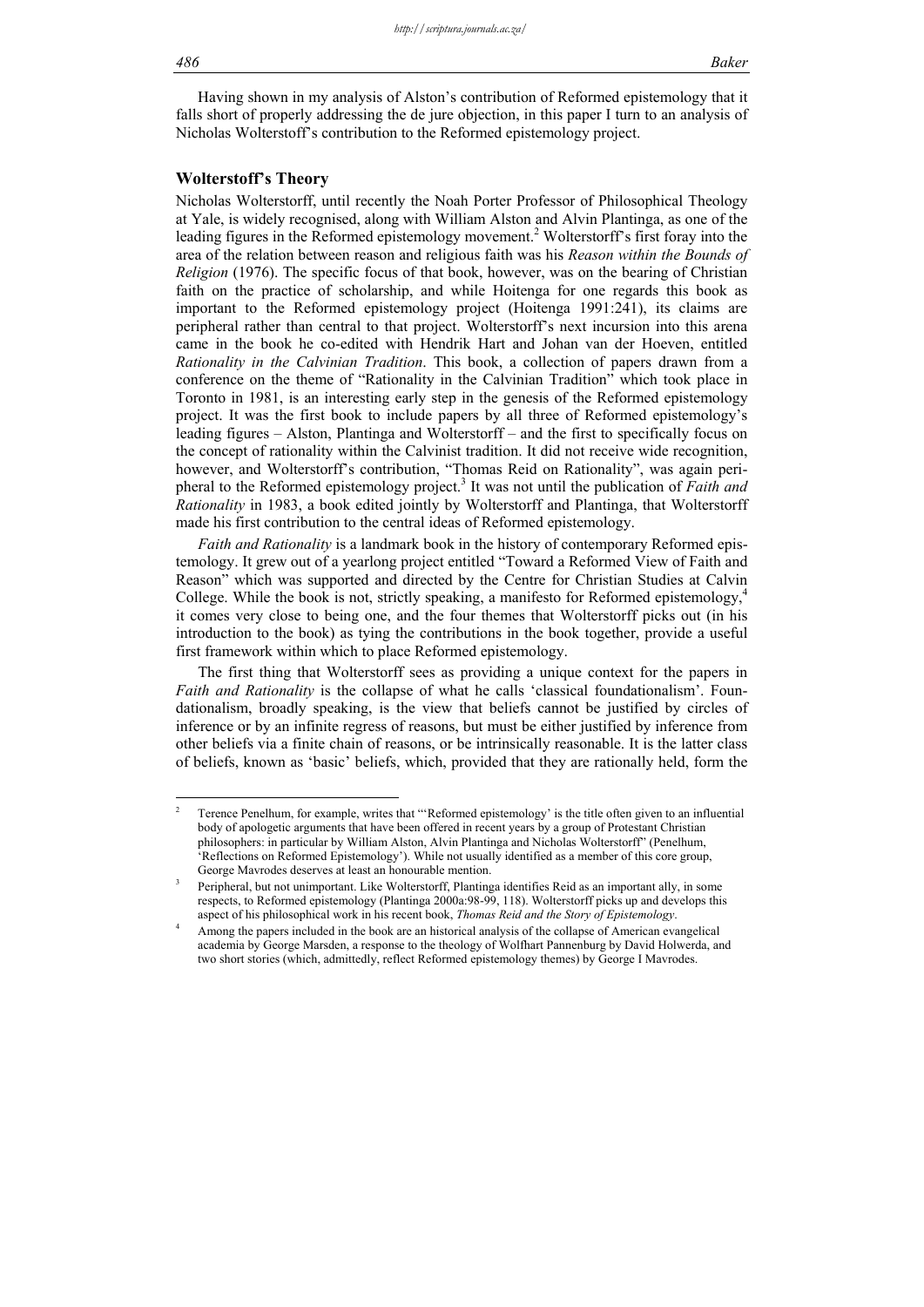<u>.</u>

proper foundation for knowledge. The classical foundationalist is that theorist who holds that "The foundation of a rational belief-structure will … contain just two sorts of propositions. It will contain propositions which are *self-evident* to the person in question – propositions which he just sees to be true.  $1 + 1 = 2$  would be an example of something self-evident to most of us. Second, it will contain propositions about one's states of consciousness which one cannot mistakenly believe to be true (or mistakenly believe to be false). That I am dizzy would be an example" (Wolterstorff 1983a:2-3).

Although he does not argue the point, Wolterstorff takes it as given that classical foundationalism has been thoroughly discredited.<sup>5</sup> The papers in the volume (and, it seems safe to say, Reformed epistemology in general) exist in the context of this demise. Unlike some responses to the collapse of classical foundationalism, epistemologists of the Reformed persuasion have not concluded, following Richard Rorty and others, that the project of epistemology is a futile one. Nor have they taken the even more radical step proposed by the likes of Paul Feyerabend of taking as meaningless any distinction between rational and non-rational beliefs. Instead these contributors have presented a positive exploration of post- classical foundationalist epistemology and its impact (in particular, but not exclusively) on the centuries-old debate about the relationship between faith – Christian faith in particular – and reason.

The second important contextual parameter Wolterstorff identifies as defining the contributions to *Faith and Rationality* and to Reformed epistemology in general, is the evidentialist challenge to religious belief that emerged from the European Enlightenment. The Enlightenment's casting off of "the shackles of tradition and superstition" left the voice of reason as the essential guiding voice of the free human being. It is in listening to this voice that the evidentialist challenge emerges. "The challenge can be seen as consisting of two contentions. It was insisted, in the first place, that it would be *wrong* for a person to accept Christianity, or any other form of theism, unless it was *rational* for him to do so. And it was insisted, secondly, that it is not rational for a person to do so unless he holds his religious convictions on the basis of other beliefs of his which give to those convictions adequate evidential support. No religion is acceptable unless rational, and no religion is rational unless supported by evidence. That is the evidentialist challenge" (Wolterstorff 1983a:6). The evidentialist challenge is widely perceived, particularly in the contemporary West, to be an overwhelming one for Christian and theistic belief.

Wolterstorff's own contribution to the volume, "Can Belief in God be Rational if it has no Foundations?" is a direct response to the evidentialist challenge. He rejects the reaction to the challenge adopted by many proponents of Christian theism, namely the fideism in which "the believer has thrown in his lot with revelation" and has thereby rejected the claims of rationality, viewing it as 'only a siren tempter' (Wolterstorff 1983b:136). Wolterstorff views this approach as 'profoundly misguided'. His preferred methodology is instead to re-examine the terms of the evidentialist challenge, to see whether it in fact stands up under critical, rational, scrutiny.

Wolterstorff begins his response to the evidentialist challenge by unveiling one if its central points of origin, in the work of John Locke.<sup>6</sup> He argues that Locke extended the

<sup>5</sup> Here Wolterstorff gestures at Plantinga's arguments in support of this belief set out in his contribution to this volume. These will be considered below. There seems to be a certain amount of bravado in this claim by Wolterstorff, for as we shall see below, he still finds it necessary to spend a good deal of attention on refuting the Locke-inspired foundationalism that deigns to label theistic belief as 'irrational'.

Wolterstorff takes his assessment of Locke's epistemology further in his recent book, *John Locke and the Ethics of Belief*.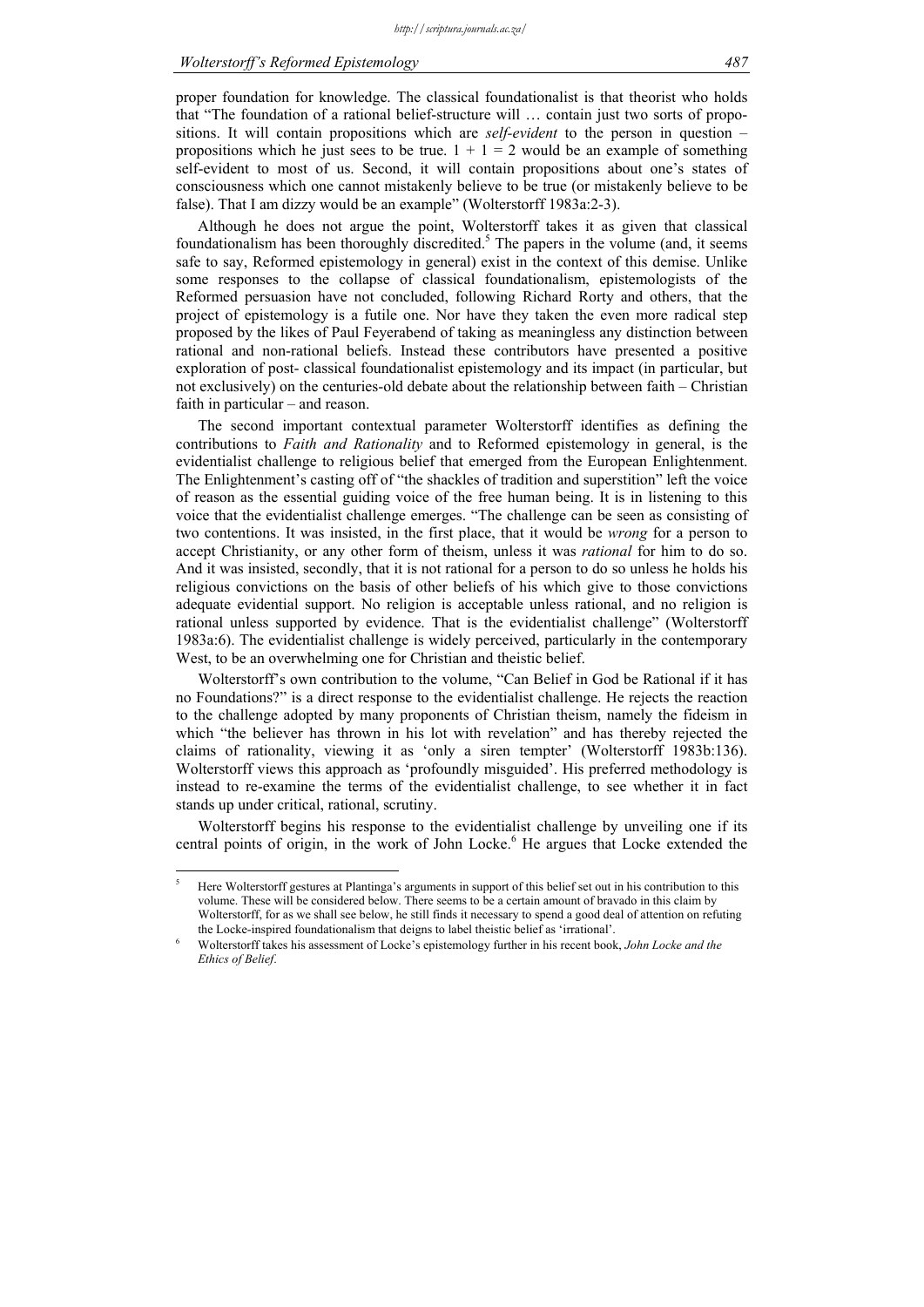classical foundationalist epistemology of Descartes to include not just *scientia*<sup>7</sup> but all beliefs in general. "If anyone was to believe anything rationally, he had to satisfy the demands of classical foundationalism. Locke noticed that the central claims of Christianity, and of theism generally, are neither self-evident to us nor incorrigible reports of our states of consciousness. And so he insisted that to be rational in holding them we needed evidence for them. If we are to be rational in holding them, they must occur in the superstructure of our system of belief. And concerning the contention that one ought never believe what it is not rational to believe, Locke, as a good precursor of the Enlightenment, seems to have had no doubt whatsoever" (Wolterstorff 1983a:6).

Wolterstorff's counter takes the form of an alternative criterion of rational belief. In its final form, the criterion is as follows:

"A person *S* is rational in his eluctable and innocently produced belief  ${}^{8}$  Bp if and only if *S* does believe *p*, and either:

- (i) *S* neither has nor ought to have adequate reason to cease from believing *p*, and is not rationally obliged to believe that he does have adequate reason to cease; or
- (ii) *S* does have adequate reason to cease from believing *p* but does not realize that he does, and is rationally justified in that."

Wolterstorff concludes that "… S will have done as well as can rightly be demanded of him in the use of his belief-governing capacities toward the goal of getting more amply in touch with reality if and only if all of his beliefs are innocently produced and none of those is non-rational on this criterion" (Wolterstorff 1983b:168).

With this criterion in place, he returns to his central question – does belief in God satisfy the requirements of rationality? Or, more specifically, is *immediate* belief in God (i.e. belief not based on evidence or argument) rational? Wolterstorff can see no reason, in the light of his criterion of rational belief, to deny this, and believes that the evidentialist challenge is thus overcome.

The third defining theme of the papers in *Faith and Rationality* is one I have already discussed, namely their authors' commitment to the Reformed/Calvinist tradition of theology. In this context Wolterstorff explicitly deploys the term 'Reformed epistemology' (Wolterstorff 1983a:7). Finally, the last defining parameter given by Wolterstorff within which Reformed epistemology fits, is that of the 'inevitable pluralism of the academy'. Articulating how Christian philosophers and other academics should respond to this pluralism within academic circles has been an important part of the work of Wolterstorff, Plantinga and others. This is not, however, central to the Reformed epistemology project when considered on its philosophical merits, and will therefore not be a focus of attention in this book.

In his subsequent philosophical career, intermingled with his work on aesthetics and political philosophy, Wolterstorff has produced a number of papers related to Reformed epistemology.9 His most significant contribution since *Faith and Rationality* has, however, been his book *Divine Discourse*. While not at the heart of Reformed epistemology (that is,

1

<sup>7</sup> I.e. science, or well-founded belief.

<sup>8</sup> This rather clumsy phrase seems, in the context of Wolterstorff's argument, to refer to something like a 'first impression' belief, that is, a belief not arrived at on the basis of some argument based on the available evidence.

Relevant papers include 'The Migration of the Theistic Arguments: From Natural Theology to Evidentialist Apologetics' (1986), 'Evidentialism, Entitled Belief, & the Gospels' (1989), and 'The Assurance of Faith' (1990).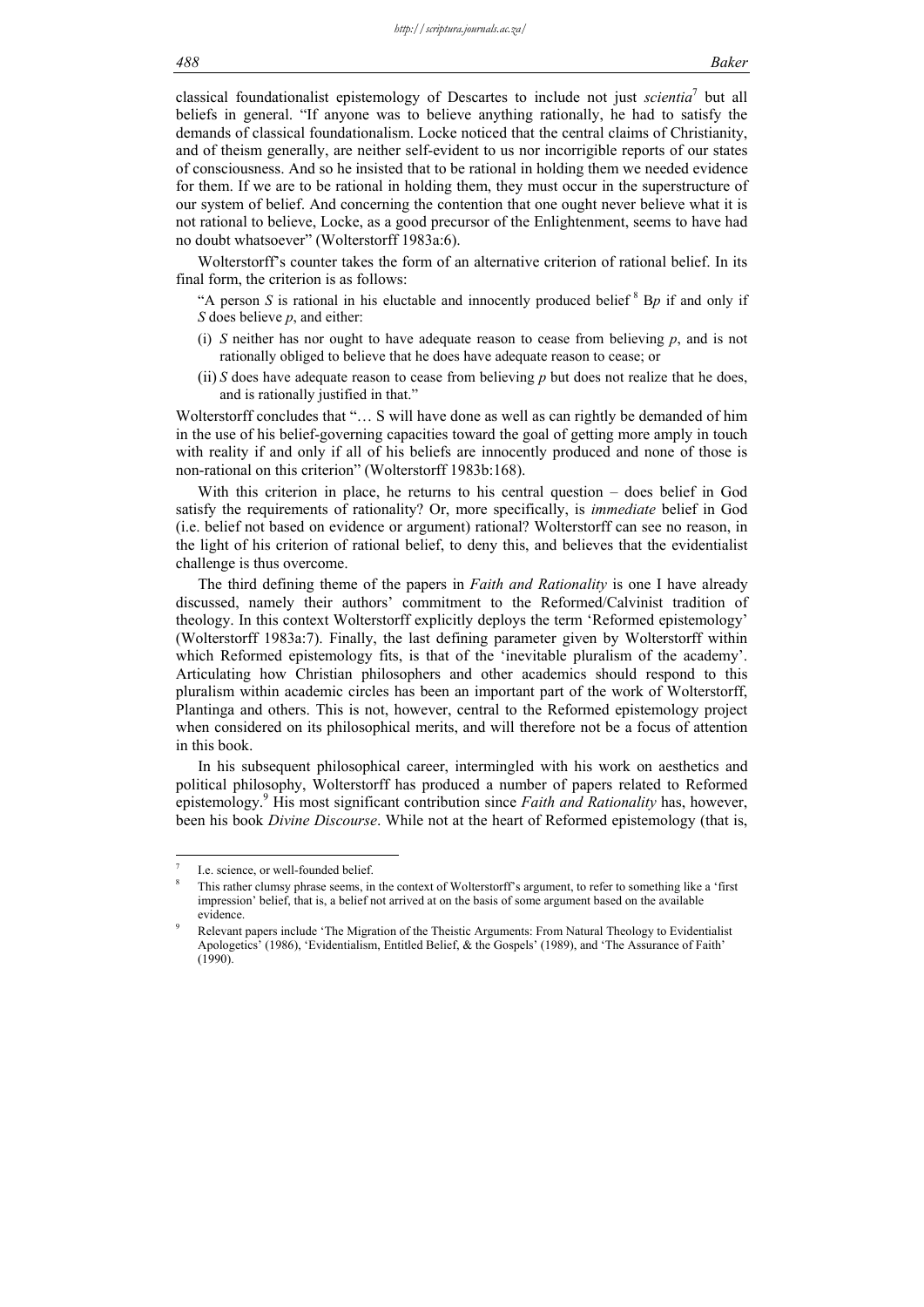not directly concerned with "the immediacy of our knowledge of God"), the arguments of *Divine Discourse* provide a crucial support for the Reformed epistemology project. Plantinga, for example, seems to recognise this when he takes Wolterstorff's arguments as providing underlying reinforcement for the model of basic or immediate Christian belief articulated in his *Warranted Christian Belief* (Plantinga 2000:251n; 271n; 377n). Emerging out of his Wilde Lectures at Oxford University in 1993, Wolterstorff's book, as the title suggests, focuses on the cogency of the claim that God speaks. The importance of this is obvious for an epistemic project based in a theological tradition that holds a high view of Christian scripture as God's Word, and which is committed to the idea of God speaking to us by his Word and through his Spirit<sup>10</sup>. As Wolterstorff says, "...many if not most Jews, Christians, and Muslims, if asked to explain why they allow Scripture to form their beliefs – if they do – would say, sooner or later, that they do so because it is the *word* of God or the *revelation* of God. So a discussion of divine discourse, along with a discussion of divine revelation, belongs on the agenda of the epistemologist. And as for myself, I will be wanting to ask what a non-evidentialist epistemology of beliefs grounded on divine discourse might look like" (Wolterstorff 1995:15).

All of this is, as I have said, an important support to the core Reformed epistemology project, but is not at the heart of that project. The exception to this is the penultimate chapter of *Divine Discourse*, "Are we entitled?" At first Wolterstorff suggests, somewhat misleadingly, that the question at hand in that chapter is "does God speak?" (Wolterstorff 1995:261). It soon becomes clear that the title of the chapter is a more apt description, and Wolterstorff confirms this later when he writes that "The topic before us is how we are to appraise that enormous number of humanity's beliefs which consist of believing that God said so-and-so" (Wolterstorff 1995:266). To answer this question Wolterstorff returns again to an analysis of the epistemological model that he contends remains strongly influential in Western thought, particularly in the area of religious belief – the epistemology of John Locke. The similarity of Wolterstorff's response here with that which he put forward in "Can Belief in God be Rational if it Has no Foundations?" twelve years earlier is, not surprisingly, very evident. In *Divine Discourse*, after gesturing towards Plantinga's notion of epistemic warrant and Alston's concept of justified belief as set out in *Perceiving God*, Wolterstorff puts the question in terms of Locke's deontic notion of epistemic entitlement – are human beings justified in believing that God speaks? The criterion introduced to assess this is as follows: "a person S is entitled to his belief that *p* just in case S believes *p*, and there's no doxastic practice D pertaining to *p* such that S ought to have implemented D and S did not, or S ought to have implemented D better than S did" (Wolterstorff 1995:272).

Central to Wolterstorff's contention in favour of this criterion of entitlement is his application of it to the case of Virginia. 'Virginia' is represented by Wolterstorff as a pseudonym for an acquaintance of his, a Christian, "who is a well-established member of the faculty of one of the old, Eastern seaboard universities of the United States" (Wolterstorff 1995:273) and who has claimed to have had the following experience and subsequent beliefs. On a particular day (February 12, 1987), Virginia "suddenly knew with certain knowledge" (Wolterstorff 1995:274) that God had given her a message, made up of seven connected statements that she was to communicate to her pastor. This experience left her 'awe-struck and terrified' for nothing like this had ever happened to her before nor to anyone she knew (Wolterstorff is quick to point out that Virginia neither is nor was an evangelical Christian, and acknowledges that claims of God speaking are commonplace in

1

<sup>10</sup> For the centrality of this idea to the epistemological branch of this theological tradition, see, for example, Plantinga's extended A/C model below.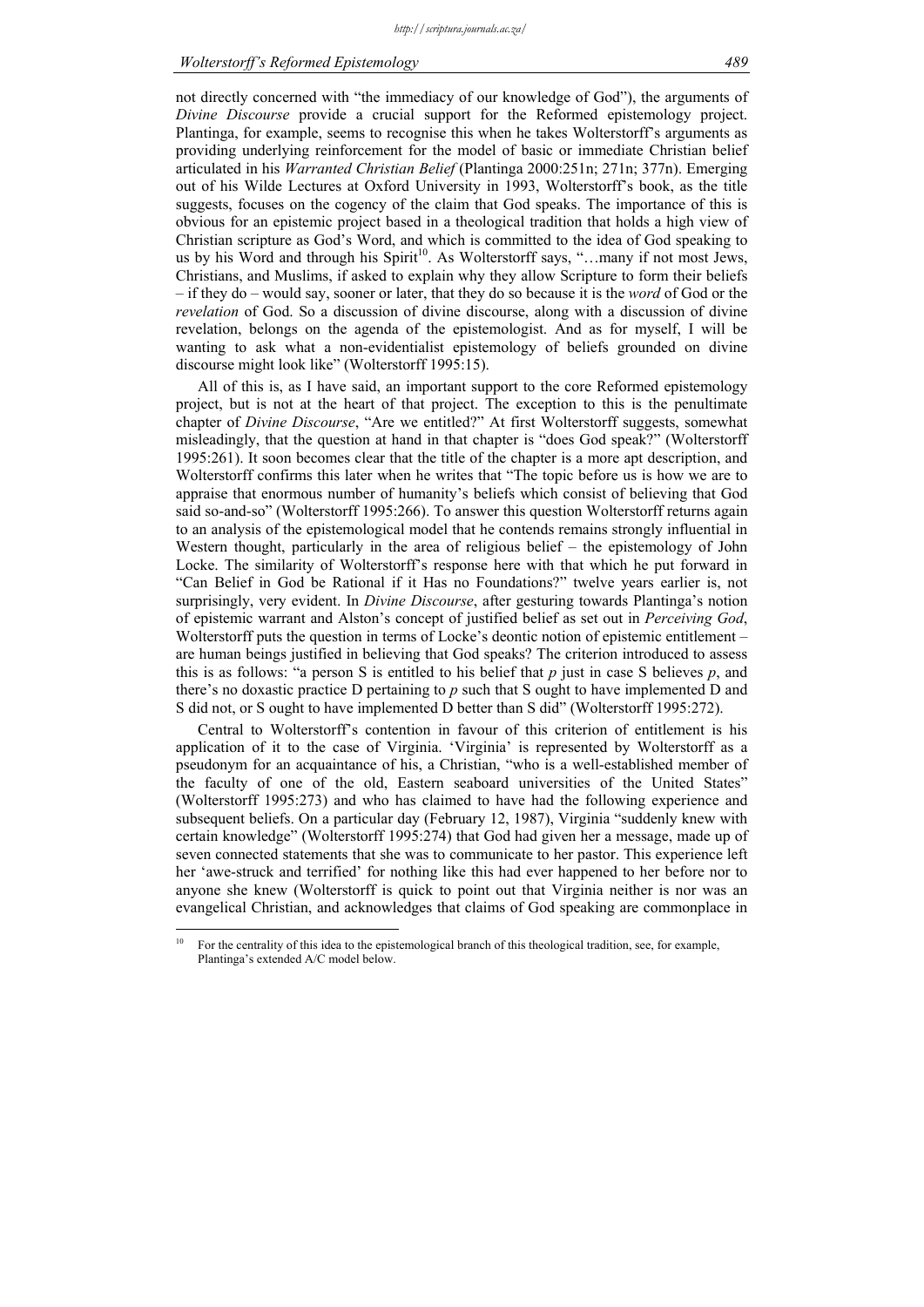such circles). Virginia communicated the message to her pastor, as well as passing on to other members of the church a second message she also experienced as coming from God. Most importantly for Wolterstorff's purposes, though Virginia took the messages to be from God, she also considered the possibility that her experience could be the result of mental illness, and chose to consult a psychologist to ensure that this were not the case:

I met with a psychologist at Harvard Community Health Plan and told her everything that had happened. After listening to my story, she said that these kinds of things happen all the time, and why was I surprised. She suggested a book that I might read, and thanked me profusely for sharing my experience with her. She did not feel that I required any further sessions… (quoted in Wolterstorff 1995:275).

Wolterstorff asks the question whether Virginia is entitled to her belief that God has spoken to her, and applies his criterion of entitlement. As one might expect, Wolterstorff concludes that "…yes; it is possible for an intelligent adult of the modern Western world to believe that God has spoken to him or her. I draw that conclusion because the possibility seems to me to have been actualised in the case of Virginia" (Wolterstorff 1995:280).

#### **Responses to Wolterstorff**

Representative of the responses to Wolterstorff's argument in Chapter 15 of *Divine Discourse*, "Are We Entitled?", are those put forward by Philip L Quinn (2001) and Michael Levine (1998), both in papers to which Wolterstorff has replied. As Quinn's arguments cover much the same ground as Levine's, and in more depth, I shall concentrate my attention here on Quinn's formulation and only draw on Levine where further insight might be gained.

Quinn focuses first on Wolterstorff's notion of entitlement, which he describes as "part of a family of concepts of epistemic deontology whose logical structure is the same as that of the textbook concept of moral deontology" (Quinn 2001:265). Wolterstorff divides beliefs into three main categories – those that a person ought not to have, those that a person ought to have, and those "for which it is *not* the case that he *ought not* to have them" (Wolterstorff 1995:267). These latter beliefs are beliefs that a person is *entitled* to hold they are epistemically permissible for that person.

The second important point, from Quinn's perspective, is that Wolterstorff, in common with his fellow Reformed epistemologists, accepts the idea that our beliefs are not formed voluntarily. What are in our control, however, are our doxastic practices. Plantinga puts the point well when he writes:

If you offer me \$1,000,000 to believe that I am under 30, or even to stop believing that I am over 30, there is no way (short of mind-altering drugs, say) I can collect. Still, this is by no means the whole story … some of my beliefs are indirectly within my control (in the way in which, for example, my weight is), even if I can't simply decide what to believe and what not to. I can train myself not to assume automatically that people in white coats know what they are talking about, I can train myself to pay more attention to the evidence, to be less credulous and gullible (or less cynical and sceptical), and so on (Plantinga 2000:96).

Wolterstorff argues that we often have an epistemic obligation to make use of such doxastic practices, "so as to form beliefs on a more reliable basis" (Wolterstorff 1995:271).

It is the fact that Virginia fulfils such an epistemic obligation that, in large part, leads Wolterstorff to conclude that she was entitled to believe that God had spoken to her. Having come to believe that God had spoken to her, Virginia nonetheless set in motion a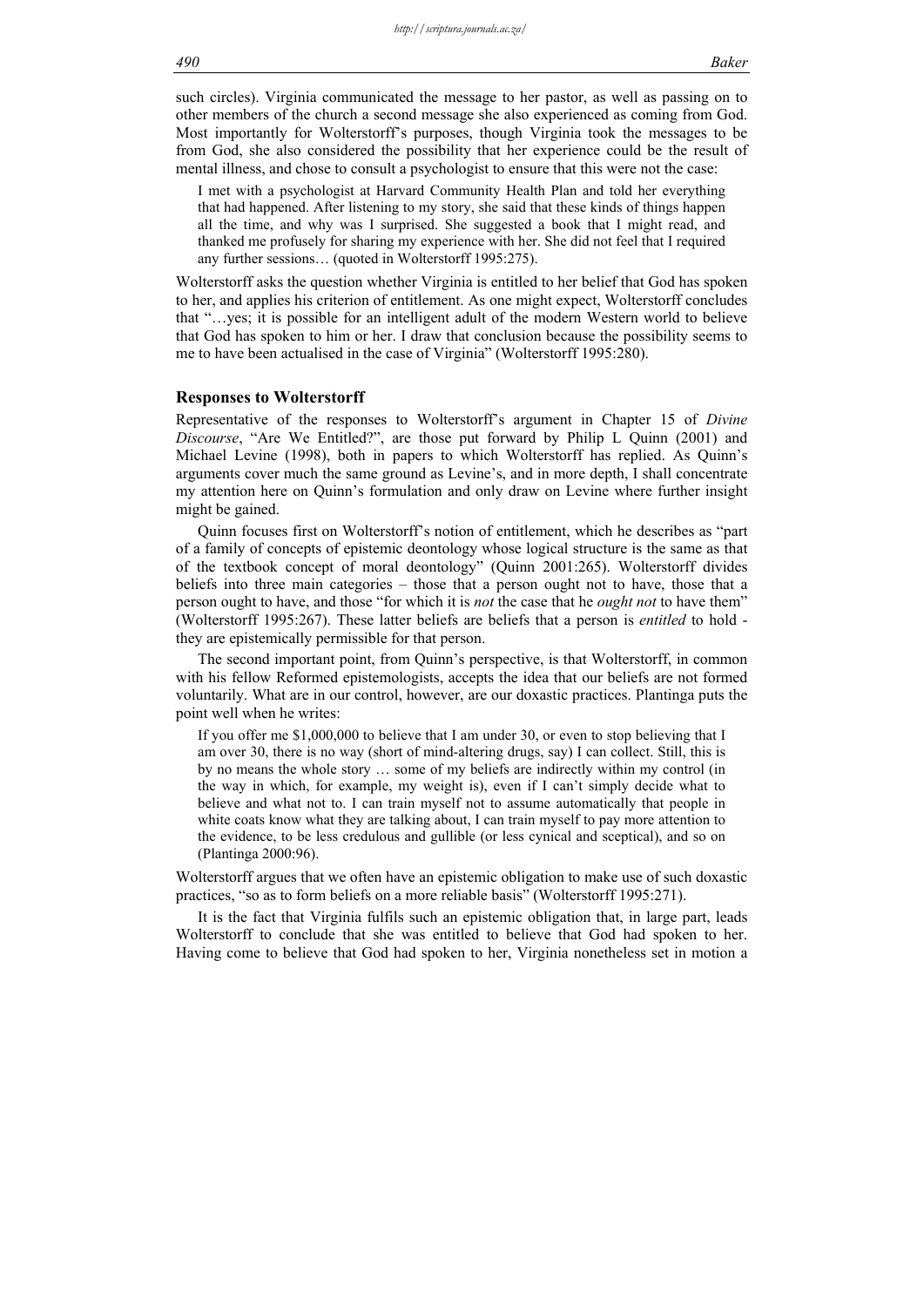specific doxastic practice aimed at ensuring her belief was formed on a reliable basis – she consulted a psychologist. As Wolterstorff puts it, "she seriously entertained the possibility that her experience was a symptom of mental disorder rather than a case of God inwardly appearing to her as speaking, and took steps to check it out" (Wolterstorff 1995:275).

Quinn, however, finds Wolterstorff's account to be unsatisfactory, and the case as expressed to be inconclusive. He imagines a scenario in which the psychologist consulted by Virginia concludes that she has suffered a 'mild delusory episode' but is nonetheless 'perfectly harmless', and on a par with "all those nice people who wander into the office to report receiving communications from space aliens". The psychologist, concerned to move on to those patients in genuine need of help, "tries to reassure Virginia, thanks her for sharing, and then moves briskly on to a case in more urgent need of her immediate attention" (Quinn 2001:267). This scenario is quite compatible with the account that Wolterstorff has given, and so Quinn concludes that not enough detail has been given the reader to entitle her to accept Wolterstorff's claim that Virginia is entitled to her belief that God has spoken to her. Furthermore, even if it were granted that Virginia is entitled to her belief, Quinn points out that there is a difference between Virginia being 'merely entitled' to believe that God has spoken to her, and her being "both entitled and epistemically obligated to believe as she does" (Quinn 2001:268), and he contends that Wolterstorff's approach only shows Virginia to be entitled to her belief, but not obligated to believe as she does.

Levine makes a similar, but perhaps stronger point, which raises a question about just how philosophically illuminating Wolterstorff's notion of entitlement really is. "For all that Wolterstorff has said, the 'Yorkshire Ripper' is also 'entitled' to believe that God spoke to him – and may be correct in his belief. So too may Margaret Thatcher if she believes, as some others undoubtedly believe and are 'entitled' to believe, that God speaks to her. They could have gone to the same Harvard Health Plan psychologist as the woman in Wolterstorff's example, believed they were being commanded by a loving God, and judged that "accepting that the experiences are veridical, have the consequences that one would expect if the experiences were indeed of God speaking" (Levine 1998:15). Levine argues that Wolterstorff's account of entitlement, even if true, "covertly obfuscates the real issue", which is about "objective justification rather than entitlement" (Levine 1998:15).

In both cases the fundamental objection is the same, namely that Wolterstorff's notion of entitlement is not strong enough to achieve the degree of epistemic respectability he desires for Virginia's beliefs. For Quinn what is needed in addition to entitlement is epistemic obligation, while for Levine the missing element is that of 'objective justification'. The claim is that Wolterstorff's notion of epistemic entitlement is too thin a concept to be of real use, for though we might not want to say that Virginia has violated any epistemic duty in believing what she does and might well therefore be in some sense entitled to her belief, nonetheless this is insufficient to showing that the belief is epistemically justified, as this notion of entitlement leaves open the likelihood that people holding what would generally be considered to be bizarre beliefs $^{11}$  are also epistemically entitled to those beliefs.

Even when Wolterstorff's promise of a developed theory of entitlement materialises, there is reason to doubt, on current evidence, that it will advance Reformed epistemology's position particularly far. As pointed out above, his notion of epistemic entitlement is a

 $\bar{1}1$ 11 Quinn's reference to people who believe they have been communicated with by space aliens, and Levine's example of the "Yorkshire Ripper", suggest this interpretation.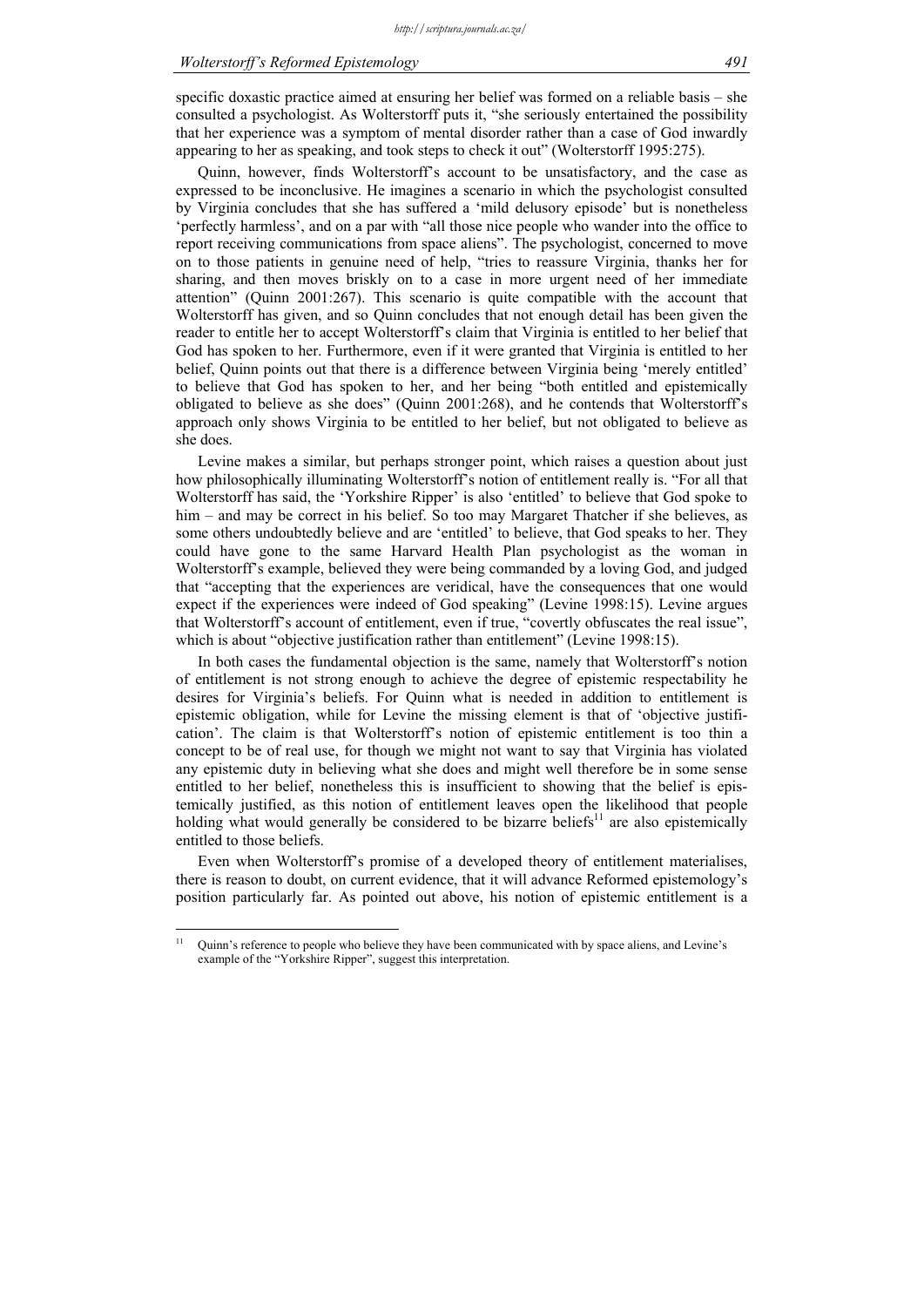fundamentally deontological notion – that is, it is intended to address the question of whether a believer has fulfilled her epistemic duty in coming to believe some or other belief. Both Quinn and Levine attack Wolterstorff's notion on the same basic point – while it might be acknowledged that some believer *S* might be *entitled* to believe *x*, and therefore not be in violation of the ethics of belief, a more important question remains unanswered. That question (and here I offer an interpretation of what Quinn and Levine in fact say) is whether the conditions under which *S* has come to believe *x* are such that there is good reason to think that *S knows x*.

An important part of the background to this debate is the confusion in contemporary epistemology around the notion of justification – what Plantinga calls a "blooming, buzzing confusion with respect to justification" (Plantinga 1993:10). Plantinga identifies four central ideas connected to the term justification, Alston (1993) finds at least six. Most fundamentally, though, as Zagzebski (1996:29-43) points out, the confusion in the meaning of the term justification is linked to the usage thereof by internalists and externalists. Generally speaking, internalists use the term to refer to the idea of doing one's epistemic duty, while externalists use 'justification' as the label for that component which, when added to true belief, accounts<sup>12</sup> for knowledge. Plantinga attempts to overcome this confusion by renaming the externalist version of justification, calling it warrant, and reserving the term justification for the deontological internalist concept.

Wolterstorff is also clearly trying to avoid this confusion by deploying the term 'entitlement', but it is not difficult to see that for Wolterstorff entitlement is very closely allied to the internalist deontological idea of justification. But both Quinn and Levine make it clear that this is simply not the interesting question – their use of space aliens and the Yorkshire ripper strongly suggests that they view this kind of justification as trivial. Put another way, the claim seems to be that Wolterstorff's standard of entitlement, even if achieved, is insufficient to the task of offering *de jure* justification for beliefs. While it is difficult to express what the *de jure* requirement is in this case (particularly as this is not a term used by Quinn and Levine), it seems that what is offered is a sort of argument by analogy which claims that it matters not if Christians are entitled to their beliefs in the way Wolterstorff is arguing, because holders of delusional and insane beliefs can be just as entitled to those beliefs, and we clearly think that the latter category of believers are not justified in holding those beliefs, regardless of whether those beliefs turn out to be true. If Wolterstorff's defence of Christian beliefs leaves Christians still in the company of those with obviously mad beliefs, then his notion of entitlement has not done much for the epistemic status of Christian beliefs. Quinn and Levine's arguments seem instead to show the need for something closer to a defence of *warranted* Christian belief, where warrant is "that, whatever precisely it is, which together with truth makes the difference between knowledge and mere true belief" (Plantinga 1993:3). Perhaps most damning for Wolterstorff's position, Plantinga seems to agree with Quinn and Levine, arguing that responding to criticism of the epistemic status of Christian belief by defending it from the basis of the internalist deontological idea of justification is unsatisfactory, simply because it is too easily answered. Whether Christians are entitled to their beliefs, in the way Wolterstorff understands that notion, simply cannot be what the *de jure* objection is about. Plantinga asks us to consider a particular Christian believer:

…as far as we can see, her cognitive faculties are functioning properly; she displays no noticeable dysfunction. She is aware of the objections people have made to Christian belief;

 $12$ Barring Gettier problems.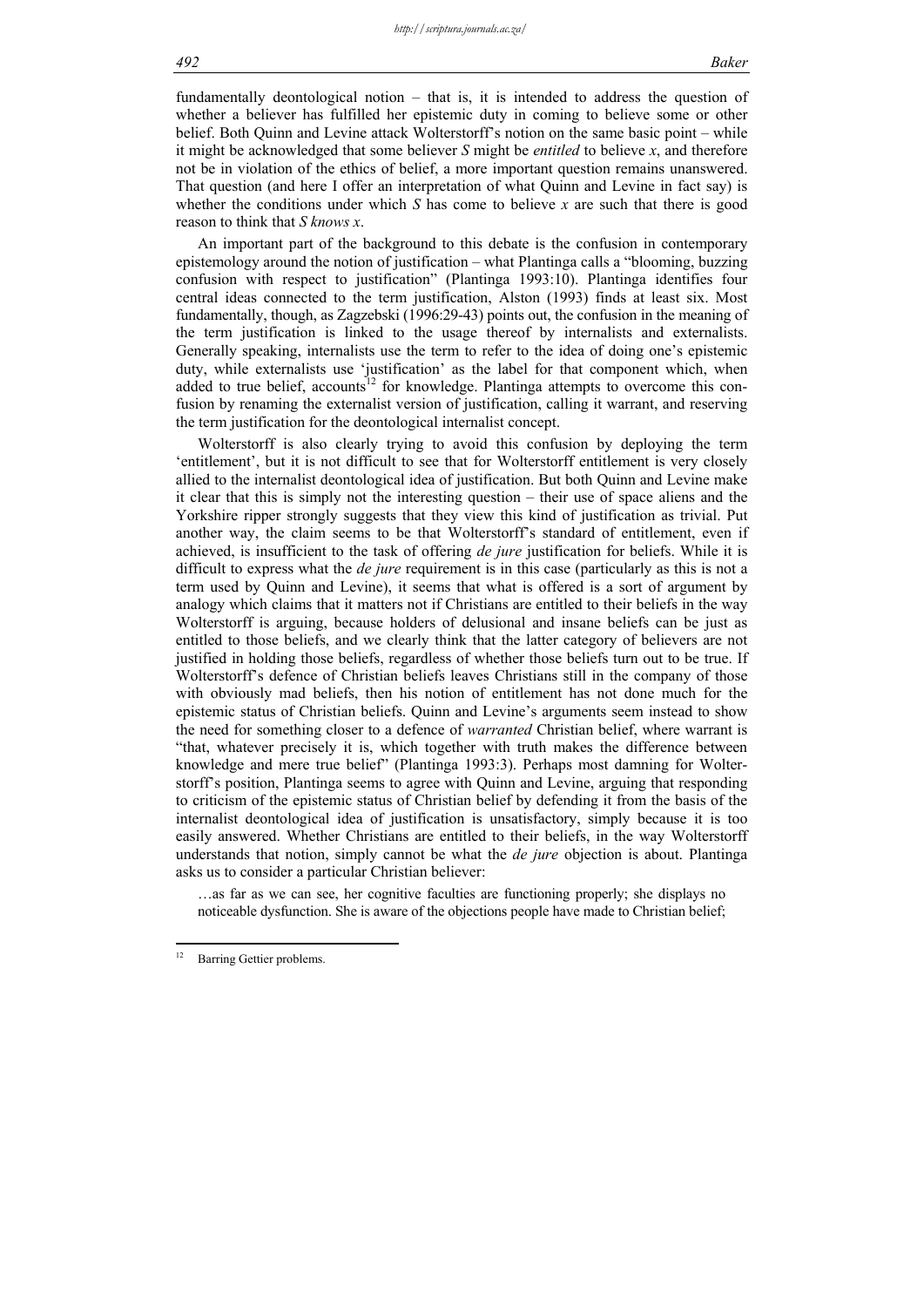she has read and reflected on Freud, Marx, and Nietzsche (not to mention Flew, Mackie and Nielsen) and the other critics of Christian or theistic belief; she knows that the world contains many who do not believe as she does. She doesn't believe on the basis of propositional evidence; she therefore believes in the basic way. Can she be justified (in this broadly deontological sense) in believing in God in this way? (Plantinga 2000:100).

Plantinga thinks that it is blatantly obvious that she can be justified (or entitled) in this sense. If she has investigated all the objections to Christian belief that she can lay her hands on, and has found none of them to be compelling, and has also considered the positive arguments for Christian belief, and has found those attractive but also not ultimately compelling, and then goes on believing in this basic way, she cannot for a moment be accused of violating her epistemic duty. "There could be something *defective* about her, some malfunction not apparent on the surface. She could be *mistaken*, a victim of illusion or wishful thinking, despite her best efforts. She could be wrong, desperately wrong, pitiably wrong, in thinking these things; nevertheless, she isn't flouting any discernable duty. She is fulfilling her epistemic responsibilities; she is doing her level best; she is justified" (Plantinga 2000:100-101).

This scenario painted by Plantinga bears obvious parallels to Wolterstorff's case of Virginia. In particular both are clearly based on the central presumption of Reformed epistemology, that knowledge of God is *immediate*, rather than being the result of some kind of inference. The main difference is in what each party thinks their case study achieves – not a lot, according to Plantinga, and in this he is in clear agreement with Quinn and Levine. Immediately after setting out the above-quoted case of the very reasonable Christian believer, he compares it with the (apparently genuine) case of an inmate of Pine Rest Christian Psychiatric Hospital who expressed dissatisfaction at not receiving sufficient credit for having invented a new form of non-sexual human reproduction – primarily involving suspending a woman from a rope and spinning her around at great speed – by which he claimed to have populated Chicago. Plantinga evaluates this case in much the same way as the case of the Christian believer:

Now there is no reason to think this unfortunate man was flouting epistemic duty, or derelict with respect to cognitive requirement, or careless about his epistemic obligations, or cognitively irresponsible. Perhaps he was doing his level best to satisfy those obligations. Indeed, we can imagine that his main goal in life is satisfying his intellectual obligations and carrying out his cognitive duties. Perhaps he was dutiful *in excelsis*. If so, he was *justified* in these mad beliefs [and therefore, in Wolterstorff's terms, 'entitled' to them], even if they are mad, and even though they result from cognitive dysfunction (Plantinga 2000:101-102).

Where Plantinga's Christian believer example was close to Wolterstorff's Virginia, this second case seems to make exactly the same point as Quinn's delusional 'space aliens' believer and Levine's Yorkshire Ripper. The point is that Wolterstoff's notion of entitlement simply doesn't do enough to address the *de jure* objection.

It is hard not to agree with Plantinga that achieving some minimal level of deontological justification is no great shakes, and that gaining this status offers the Christian little protection against those who object (epistemically) to her holding Christian beliefs. The 'real' question, then, seems to be a question about warrant rather than about justification, and on this score Wolterstorff's notion of epistemic entitlement offers very little. This being so, it seems that we will need to look beyond Wolterstorff's contribution to Reformed epistemology if we are to find an epistemic model that meaningfully responds to the *de jure* challenge.